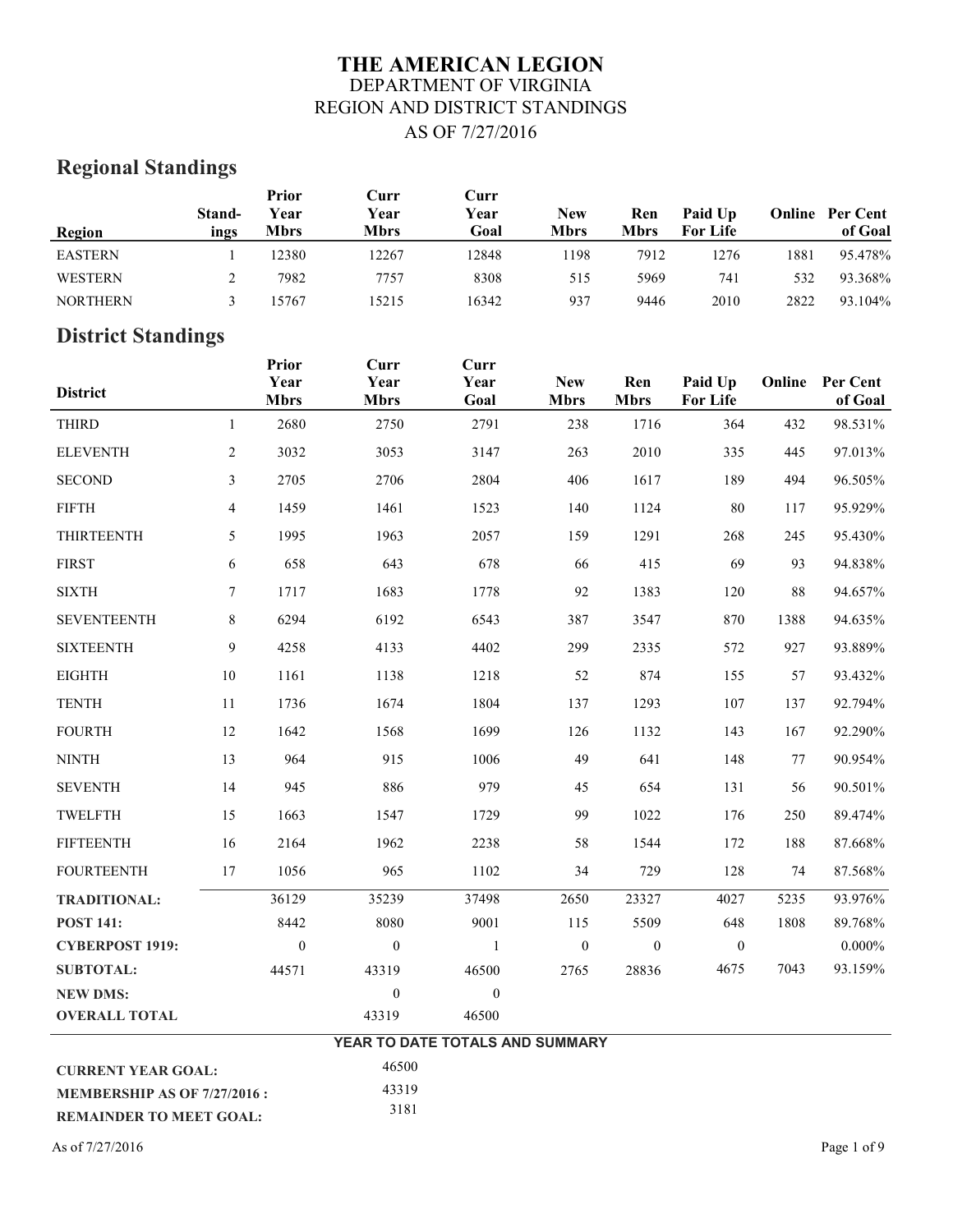## *EASTERN REGION-- FIRST DISTRICT-- (4 Posts)*

| <b>Post</b> | Location                   | Last<br>Transmittal | <b>Prior</b><br>Year<br><u>Mbrs</u> | Curr<br>Year | 6/1/2016 Curr<br><b>110%</b><br><b>Mbrs Target Goal Goal</b> | Year | <b>New</b><br><u>Mbrs</u> | Ren<br><b>Mbrs</b> | Paid<br>Up ForOn-line Cent of<br><u>Life</u> |     | Per<br><b>Goal</b> |
|-------------|----------------------------|---------------------|-------------------------------------|--------------|--------------------------------------------------------------|------|---------------------------|--------------------|----------------------------------------------|-----|--------------------|
|             |                            |                     |                                     |              |                                                              |      |                           |                    |                                              |     |                    |
| $56$ ***    | <b>NORTHAMPTON</b>         | 5/16/2016           | 237                                 | 245          | 268                                                          | 244  | 41                        | 145                | 17                                           | 42. | 100.410\%          |
| ***<br>100  | <b>PARKSLEY</b>            | 1/6/2016            | 21                                  | 25           | 24                                                           | 22   | 5                         | 14                 | $\overline{4}$                               |     | 2 113.636%         |
| 101         | <b>ONANCOCK</b>            | 12/16/2015          | 23                                  | 19           | 26                                                           | 24   |                           | 6                  | 10                                           |     | 79.167%            |
| 159         | <b>CHINCOTEAGUE</b>        | 7/5/2016            | 377                                 | 354          | 427                                                          | 388  | 18                        | 250                | 38                                           | 48  | 91.237%            |
|             | <b>CDR: JACK WOOD(159)</b> |                     | 658                                 | 643          | 746                                                          | 678  | 66                        | 415                | 69                                           | 93  | 94.838%            |

#### *EASTERN REGION-- SECOND DISTRICT-- (14 Posts)*

|             |                              |                    | Prior       | Curr | 6/1/2016                | Curr |                |             | Paid           |     | Per                   |
|-------------|------------------------------|--------------------|-------------|------|-------------------------|------|----------------|-------------|----------------|-----|-----------------------|
| <b>Post</b> | Location                     | Last               | Year        | Year | 110%                    | Year | <b>New</b>     | Ren         |                |     | Up ForOn-line Cent of |
|             |                              | <b>Transmittal</b> | <b>Mbrs</b> |      | <b>Mbrs Target Goal</b> | Goal | <b>Mbrs</b>    | <b>Mbrs</b> | <u>Life</u>    |     | <u>Goal</u>           |
| 5           | <b>NORFOLK</b>               | 5/5/2016           | 193         | 144  | 219                     | 199  | 9              | 119         | 3              | 13  | 72.362%               |
| 35<br>***   | <b>NORFOLK</b>               | 6/1/2016           | 97          | 101  | 110                     | 100  | $\overline{7}$ | 58          | 6              | 30  | 101.000%              |
| 37<br>***   | <b>PORTSMOUTH</b>            | 6/29/2016          | 8           | 121  | 17                      | 15   | 102            | 16          | $\overline{0}$ | 3   | 806.667%              |
| 60          | <b>NORFOLK</b>               | 5/5/2016           | 60          | 58   | 68                      | 62   | 8              | 33          | 3              | 14  | 93.548%               |
| 81<br>***   | <b>VIRGINIA BEACH</b>        | 3/30/2016          | 18          | 21   | 21                      | 19   | $\mathbf{1}$   | 16          | 4              | 0   | 110.526%              |
| 110         | <b>VIRGINIA BEACH</b>        | 7/27/2016          | 316         | 297  | 361                     | 328  | 13             | 181         | 43             | 60  | 90.549%               |
| 113<br>***  | PRINCESS ANNE                | 5/11/2016          | 52          | 57   | 59                      | 54   | 6              | 44          | 3              | 4   | 105.556%              |
| 118         | <b>NORFOLK</b>               | 5/25/2016          | 23          | 21   | 26                      | 24   | $\overline{2}$ | 11          | 3              | 5   | 87.500%               |
| 190 ***     | <b>PORTSMOUTH</b>            | 6/21/2016          | 261         | 280  | 298                     | 271  | 31             | 209         | 8              | 32  | 103.321%              |
| $204$ *     | <b>NORFOLK</b>               | 2/17/2016          | 47          | 49   | 54                      | 49   | 5              | 41          |                | 2   | 100.000%              |
| 280         | <b>CHESAPEAKE</b>            | 6/17/2016          | 421         | 400  | 482                     | 438  | 41             | 222         | 37             | 100 | 91.324%               |
| 310         | <b>CHURCHLAND</b>            | 7/14/2016          | 87          | 80   | 99                      | 90   | 1              | 57          | $\overline{7}$ | 15  | 88.889%               |
| 327         | <b>NORFOLK</b>               | 7/13/2016          | 1096        | 1051 | 1241                    | 1128 | 171            | 597         | 70             | 213 | 93.174%               |
| 1992        | <b>VIRGINIA BEACH</b>        | 1/21/2016          | 26          | 26   | 30                      | 27   | 9              | 13          |                | 3   | 96.296%               |
|             | <b>CDR: ALONZO SCOTT(37)</b> |                    | 2705        | 2706 | 3084                    | 2804 | 406            | 1617        | 189            | 494 | 96.505%               |

#### *EASTERN REGION-- THIRD DISTRICT-- (17 Posts)*

|           |                     |                     | <b>Prior</b>        | Curr | 6/1/2016                        | Curr                |                           |                    | Paid                          |    | Per      |
|-----------|---------------------|---------------------|---------------------|------|---------------------------------|---------------------|---------------------------|--------------------|-------------------------------|----|----------|
| Post      | Location            | Last<br>Transmittal | Year<br><b>Mbrs</b> | Year | 110%<br><b>Mbrs Target Goal</b> | Year<br><b>Goal</b> | <b>New</b><br><b>Mbrs</b> | Ren<br><b>Mbrs</b> | Up ForOn-line Cent of<br>Life |    | Goal     |
|           |                     |                     |                     |      |                                 |                     |                           |                    |                               |    |          |
| $25$ ***  | <b>NEWPORT NEWS</b> | 7/14/2016           | 313                 | 327  | 359                             | 326                 | 27                        | 227                | 31                            | 42 | 100.307% |
| ***<br>31 | <b>HAMPTON</b>      | 6/8/2016            | 77                  | 89   | 88                              | 80                  | 3                         | 54                 | 16                            | 16 | 111.250% |
| 39 ***    | WILLIAMSBURG        | 5/25/2016           | 104                 | 109  | 118                             | 107                 | 2                         | 70                 | 11                            | 26 | 101.869% |
| 48        | <b>HAMPTON</b>      | 5/16/2016           | 106                 | 106  | 121                             | 110                 | 2                         | 53                 | 36                            | 15 | 96.364%  |
| $61 *$    | <b>CHARLES CITY</b> | 3/16/2016           | 43                  | 44   | 48                              | 44                  | $\overline{2}$            | 38                 |                               | 3  | 100.000% |
| ***<br>67 | <b>HAMPTON</b>      | 5/11/2016           | 167                 | 183  | 189                             | 172                 | 15                        | 132                | 27                            | 9  | 106.395% |
| 75        | <b>GLOUCESTER</b>   | 6/22/2016           | 189                 | 184  | 217                             | 197                 | 10                        | 100                | 35                            | 39 | 93.401%  |
| $83 *$    | <b>MATHEWS</b>      | 6/8/2016            | 177                 | 181  | 202                             | 184                 | 10                        | 139                | 16                            | 16 | 98.370%  |
| $165$ *** | <b>YORKTOWN</b>     | 4/13/2016           | 21                  | 35   | 24                              | 22                  | $\overline{2}$            | 23                 | 6                             | 4  | 159.091% |
| 172 ***   | <b>WEST POINT</b>   | 4/27/2016           | 33                  | 35   | 37                              | 34                  | $\overline{4}$            | 25                 | $\overline{2}$                | 4  | 102.941% |
| 255       | <b>NEWPORT NEWS</b> | 2/10/2016           | 99                  | 88   | 117                             | 106                 | $\mathbf{0}$              | 72                 | 5                             | 11 | 83.019%  |
| 273       | <b>POQUOSON</b>     | 5/16/2016           | 118                 | 115  | 135                             | 123                 | 5                         | 58                 | 29                            | 23 | 93.496%  |
|           |                     |                     |                     |      |                                 |                     |                           |                    |                               |    |          |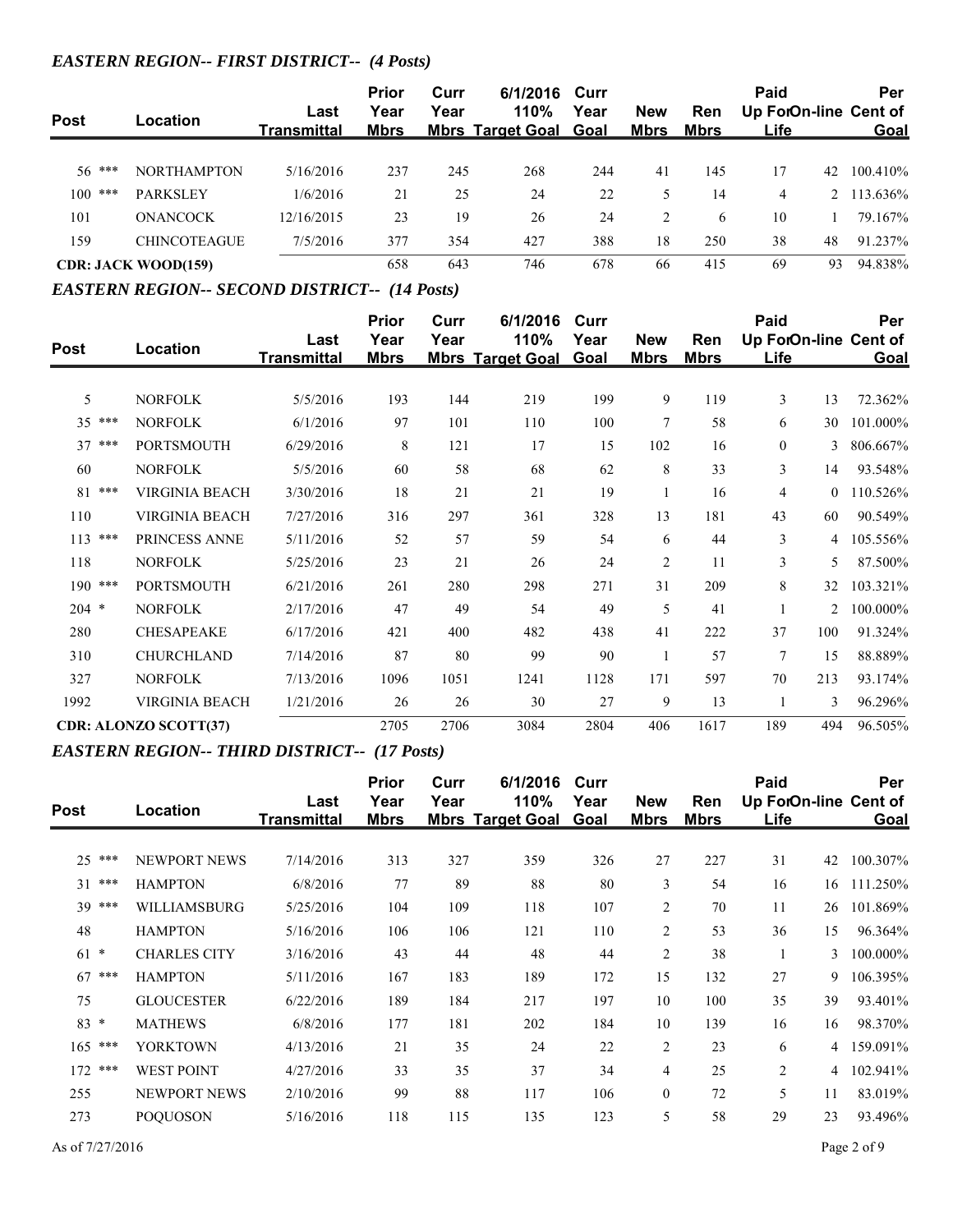## *EASTERN REGION-- THIRD DISTRICT-- (17 Posts)*

| <b>Post</b> | Location                      | Last<br>Transmittal | <b>Prior</b><br>Year<br><u>Mbrs</u> | Curr<br>Year | 6/1/2016 Curr<br>110%<br><b>Mbrs Target Goal Goal</b> | Year | <b>New</b><br><u>Mbrs</u> | <b>Ren</b><br><b>Mbrs</b> | Paid<br>Life |     | Per<br>Up ForOn-line Cent of<br><b>Goal</b> |
|-------------|-------------------------------|---------------------|-------------------------------------|--------------|-------------------------------------------------------|------|---------------------------|---------------------------|--------------|-----|---------------------------------------------|
|             |                               |                     |                                     |              |                                                       |      |                           |                           |              |     |                                             |
| 314<br>***  | <b>AYLETT</b>                 | 6/17/2016           | 34                                  | 47           | 40                                                    | 36   |                           | 18                        | 13           | 9.  | 130.556%                                    |
| 368         | <b>NEWPORT NEWS</b>           | 7/20/2016           | 1051                                | 1038         | 1202                                                  | 1093 | 141                       | 614                       | 112          | 171 | 94.968%                                     |
| $1776$ *    | WILLIAMSBURG                  | 6/22/2016           | 98                                  | 105          | 116                                                   | 105  | 4                         | 65                        | 9            | 27  | 100.000%                                    |
| ***<br>1991 | <b>TABB</b>                   | 6/21/2016           | 24                                  | 35           | 28                                                    | 25   |                           | 20                        | 5            | 9   | 140.000%                                    |
| ***<br>1997 | <b>HAMPTON</b>                | 6/1/2016            | 26                                  | 29           | 30                                                    | 27   | 3                         | 8                         | 10           | 8   | 107.407%                                    |
|             | <b>CDR: LINDA FANNING(67)</b> |                     | 2680                                | 2750         | 3070                                                  | 2791 | 238                       | 1716                      | 364          | 432 | 98.531%                                     |

#### *EASTERN REGION-- FOURTH DISTRICT-- (14 Posts)*

|                |                                 |                            | <b>Prior</b>        | Curr | 6/1/2016                        | Curr         |                           |                    | Paid                                 |                | Per         |
|----------------|---------------------------------|----------------------------|---------------------|------|---------------------------------|--------------|---------------------------|--------------------|--------------------------------------|----------------|-------------|
| Post           | Location                        | Last<br><u>Transmittal</u> | Year<br><u>Mbrs</u> | Year | 110%<br><b>Mbrs Target Goal</b> | Year<br>Goal | <b>New</b><br><b>Mbrs</b> | Ren<br><u>Mbrs</u> | Up ForOn-line Cent of<br><b>Life</b> |                | <b>Goal</b> |
|                |                                 |                            |                     |      |                                 |              |                           |                    |                                      |                |             |
| $\overline{2}$ | <b>PETERSBURG</b>               | 6/15/2016                  | 426                 | 402  | 483                             | 439          | 45                        | 263                | 33                                   | 61             | 91.572%     |
| 46             | <b>EMPORIA</b>                  | 5/11/2016                  | 56                  | 49   | 64                              | 58           | $\overline{2}$            | 43                 | 3                                    |                | 84.483%     |
| ***<br>49      | <b>SMITHFIELD</b>               | 5/5/2016                   | 159                 | 167  | 182                             | 165          | 11                        | 113                | 17                                   | 26             | 101.212%    |
| 57             | <b>SUFFOLK</b>                  | 4/6/2016                   | 93                  | 93   | 107                             | 97           | 6                         | 75                 | 5                                    | 7              | 95.876%     |
| 73             | <b>FRANKLIN</b>                 | 5/4/2016                   | 110                 | 100  | 125                             | 114          | $\boldsymbol{0}$          | 79                 | 13                                   | 8              | 87.719%     |
| 88 ***         | <b>SUFFOLK</b>                  | 4/6/2016                   | 78                  | 81   | 88                              | 80           | 7                         | 58                 | $\overline{7}$                       | 9              | 101.250%    |
| 120            | <b>DISPUTANTA</b>               | 7/5/2016                   | 157                 | 137  | 178                             | 162          | 11                        | 85                 | 21                                   | 20             | 84.568%     |
| 146            | <b>HOPEWELL</b>                 | 5/16/2016                  | 349                 | 318  | 399                             | 363          | 26                        | 232                | 34                                   | 26             | 87.603%     |
| 149 *          | <b>DINWIDDIE</b>                | 11/10/2015                 | 30                  | 31   | 34                              | 31           | $\overline{2}$            | 24                 | $\overline{2}$                       | 3              | 100.000%    |
| ***<br>151     | <b>EMPORIA</b>                  | 11/18/2015                 | 83                  | 88   | 94                              | 85           | 7                         | 80                 |                                      | $\theta$       | 103.529%    |
| 160            | <b>SURRY</b>                    | 4/20/2016                  | 36                  | 35   | 41                              | 37           | 3                         | 25                 | $\overline{4}$                       | 3              | 94.595%     |
| 191            | <b>WAVERLY</b>                  | 3/30/2016                  | 27                  | 25   | 31                              | 28           | 3                         | 20                 | 1                                    |                | 89.286%     |
| 264 ***        | <b>JARRATT</b>                  | 3/16/2016                  | 19                  | 23   | 22                              | 20           |                           | 18                 | $\overline{2}$                       | $\overline{2}$ | 115.000%    |
| 276            | <b>BOYKINS</b>                  | 10/28/2015                 | 19                  | 19   | 22                              | 20           | $\overline{2}$            | 17                 | $\mathbf{0}$                         | $\overline{0}$ | 95.000%     |
|                | <b>CDR: JAMES ROVINSKI(120)</b> |                            | 1642                | 1568 | 1869                            | 1699         | 126                       | 1132               | 143                                  | 167            | 92.290%     |

#### *EASTERN REGION-- ELEVENTH DISTRICT-- (20 Posts)*

| <b>Post</b> | Location                | Last<br><b>Transmittal</b> | <b>Prior</b><br>Year<br><b>Mbrs</b> | Curr<br>Year | 6/1/2016<br>110%<br><b>Mbrs Target Goal</b> | Curr<br>Year<br>Goal | <b>New</b><br><b>Mbrs</b> | Ren<br><b>Mbrs</b> | Paid<br>Life   |    | Per<br>Up ForOn-line Cent of<br>Goal |
|-------------|-------------------------|----------------------------|-------------------------------------|--------------|---------------------------------------------|----------------------|---------------------------|--------------------|----------------|----|--------------------------------------|
| ***         | <b>RICHMOND</b>         | 4/27/2016                  | 108                                 | 135          | 122                                         | 111                  | 25                        | 82                 | 16             | 12 | 121.622%                             |
| 38          | <b>RICHMOND</b>         | 2/3/2016                   | 19                                  | 18           | 22                                          | 20                   | 2                         | 14                 |                |    | 90.000%                              |
| 84          | <b>RICHMOND</b>         | 4/27/2016                  | 132                                 | 125          | 151                                         | 137                  | 9                         | 73                 | 26             | 17 | 91.241%                              |
| $87 *$      | <b>AMELIA</b>           | 5/11/2016                  | 72                                  | 75           | 83                                          | 75                   | 5                         | 48                 | 17             | 5. | 100.000%                             |
| 91          | <b>CHESTERFIELD</b>     | 2/1/2016                   | 12                                  | 11           | 17                                          | 15                   |                           | 5                  | $\overline{2}$ | 3  | 73.333%                              |
| 108         | <b>RICHMOND</b>         | 6/1/2016                   | 35                                  | 32           | 40                                          | 36                   | $\overline{2}$            | 22                 | $\overline{4}$ | 4  | 88.889%                              |
| $125 *$     | <b>RICHMOND</b>         | 6/1/2016                   | 132                                 | 136          | 151                                         | 137                  | 12                        | 107                | 5              | 12 | 99.270%                              |
| 136         | <b>ETTRICK</b>          | 2/1/2016                   | 27                                  | 23           | 31                                          | 28                   | $\mathbf{0}$              | 22                 | $\theta$       |    | 82.143%                              |
| 137         | <b>RICHMOND</b>         | 7/5/2016                   | 189                                 | 162          | 217                                         | 197                  | 11                        | 104                | 22             | 25 | 82.234%                              |
| 144         | <b>HIGHLAND SPRINGS</b> | 5/25/2016                  | 230                                 | 221          | 261                                         | 237                  | 20                        | 150                | 21             | 30 | 93.249%                              |
| ***<br>186  | <b>MIDLOTHIAN</b>       | 7/13/2016                  | 358                                 | 376          | 406                                         | 369                  | 30                        | 250                | 30             | 66 | 101.897%                             |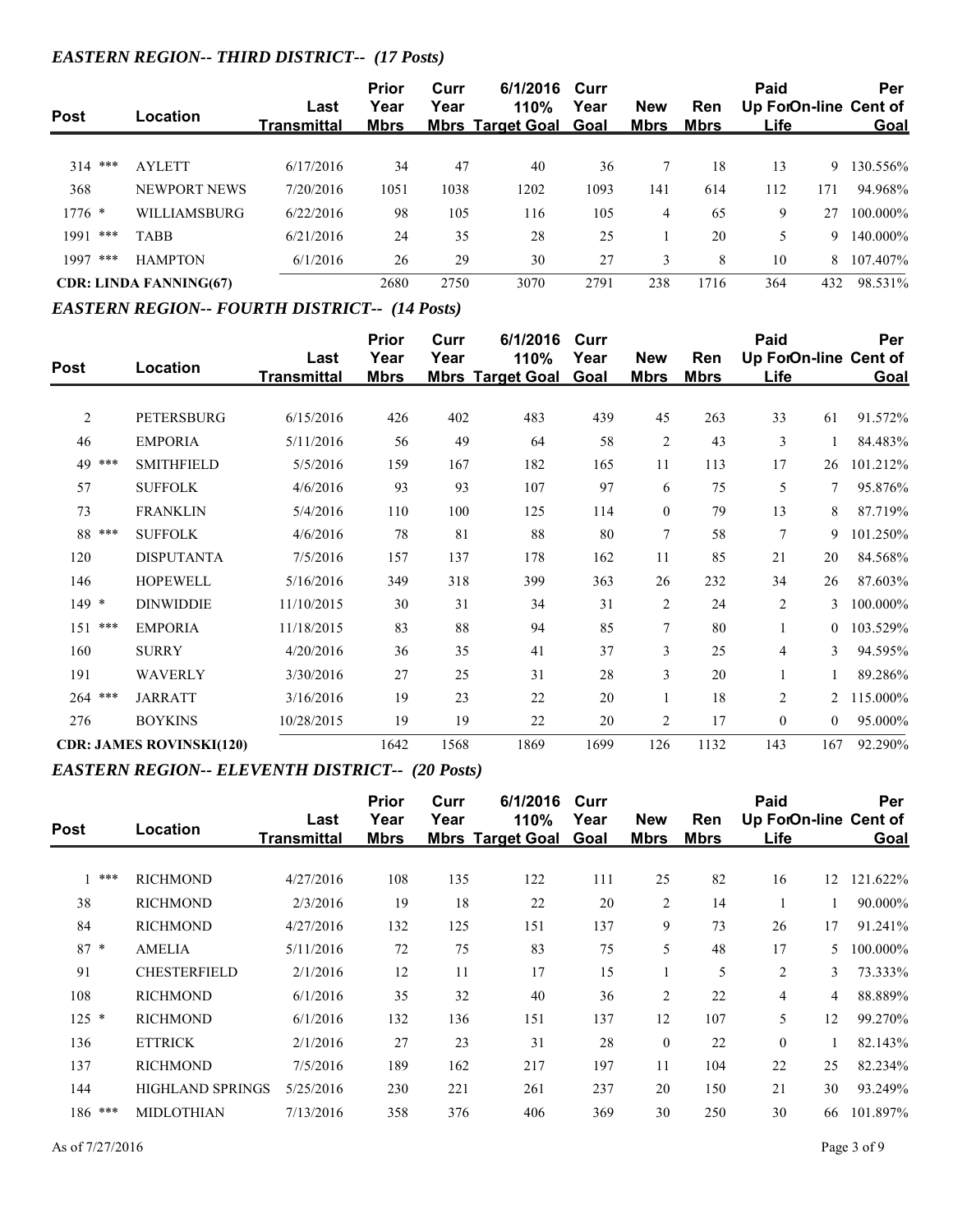#### *EASTERN REGION-- ELEVENTH DISTRICT-- (20 Posts)*

|             |                                |                            | <b>Prior</b>        | Curr | 6/1/2016                        | Curr         |                           |                    | Paid                                 |                | Per      |
|-------------|--------------------------------|----------------------------|---------------------|------|---------------------------------|--------------|---------------------------|--------------------|--------------------------------------|----------------|----------|
| <b>Post</b> | Location                       | Last<br><u>Transmittal</u> | Year<br><u>Mbrs</u> | Year | 110%<br><b>Mbrs Target Goal</b> | Year<br>Goal | <b>New</b><br><u>Mbrs</u> | Ren<br><u>Mbrs</u> | Up ForOn-line Cent of<br><u>Life</u> |                | Goal     |
|             |                                |                            |                     |      |                                 |              |                           |                    |                                      |                |          |
| 189         | <b>RICHMOND</b>                | 2/9/2016                   | 38                  | 30   | 43                              | 39           |                           | 18                 | 9                                    | $\overline{2}$ | 76.923%  |
| 201<br>***  | <b>POWHATAN</b>                | 3/22/2016                  | 99                  | 118  | 113                             | 103          | 16                        | 67                 | 16                                   | 19             | 114.563% |
| 210         | <b>RICHMOND</b>                | 3/16/2016                  | 26                  | 19   | 30                              | 27           | 5                         | 10                 | $\overline{2}$                       | 2              | 70.370%  |
| 233         | <b>RICHMOND</b>                | 4/27/2016                  | 59                  | 54   | 67                              | 61           | 5                         | 35                 | 5                                    | 9              | 88.525%  |
| 242         | <b>SANDSTON</b>                | 3/22/2016                  | 81                  | 72   | 92                              | 84           | 3                         | 54                 | 9                                    | 6              | 85.714%  |
| 244         | <b>GLEN ALLEN</b>              | 5/5/2016                   | 141                 | 127  | 162                             | 147          | 3                         | 103                | 9                                    | 12             | 86.395%  |
| 284 ***     | <b>COLONIAL HEIGHTS</b>        | 7/13/2016                  | 1087                | 1135 | 1243                            | 1130         | 103                       | 708                | 133                                  | 191            | 100.442% |
| $354$ *     | <b>RICHMOND</b>                | 7/5/2016                   | 127                 | 128  | 145                             | 132          | 8                         | 101                | 3                                    | 16             | 96.970%  |
| 361         | <b>RICHMOND</b>                | 5/16/2016                  | 60                  | 56   | 68                              | 62           | $\overline{c}$            | 37                 | 5                                    | 12             | 90.323%  |
|             | <b>CDR: T BRENTLINGER(284)</b> |                            | 3032                | 3053 | 3462                            | 3147         | 263                       | 2010               | 335                                  | 445            | 97.013%  |

*EASTERN REGION-- TWELFTH DISTRICT-- (13 Posts)*

| Post    | Location                     | Last<br><b>Transmittal</b> | <b>Prior</b><br>Year<br><b>Mbrs</b> | Curr<br>Year | 6/1/2016<br>110%<br><b>Mbrs Target Goal</b> | Curr<br>Year<br>Goal | <b>New</b><br><b>Mbrs</b> | Ren<br><b>Mbrs</b> | Paid<br>Life   |                | Per<br>Up ForOn-line Cent of<br>Goal |
|---------|------------------------------|----------------------------|-------------------------------------|--------------|---------------------------------------------|----------------------|---------------------------|--------------------|----------------|----------------|--------------------------------------|
|         |                              |                            |                                     |              |                                             |                      |                           |                    |                |                |                                      |
| 55 ***  | <b>FREDERICKSBURG</b>        | 3/16/2016                  | 165                                 | 175          | 187                                         | 170                  | 10                        | 134                | 19             | 12             | 102.941%                             |
| 64      | <b>TAPPAHANNOCK</b>          | 3/9/2016                   | 58                                  | 49           | 66                                          | 60                   | $\mathbf{0}$              | 37                 | $\overline{4}$ | 8              | 81.667%                              |
| 82      | <b>SALUDA</b>                | 5/5/2016                   | 27                                  | 23           | 31                                          | 28                   | $\boldsymbol{0}$          | 5                  | 7              | 11             | 82.143%                              |
| 86      | <b>KILMARNOCK</b>            | 7/13/2016                  | 118                                 | 96           | 135                                         | 123                  | 3                         | 66                 | 13             | 14             | 78.049%                              |
| 89      | <b>KING GEORGE</b>           | 5/4/2016                   | 206                                 | 180          | 235                                         | 214                  | 9                         | 100                | 30             | 41             | 84.112%                              |
| 117     | <b>REEDVILLE</b>             | 6/17/2016                  | 169                                 | 137          | 194                                         | 176                  | $\overline{4}$            | 105                | 11             | 17             | 77.841%                              |
| 148     | <b>COLONIAL BEACH</b>        | 6/1/2016                   | 247                                 | 246          | 279                                         | 254                  | 24                        | 164                | 17             | 41             | 96.850%                              |
| 221     | <b>CAROLINE COUNTY</b>       | 4/25/2016                  | 68                                  | 48           | 77                                          | 70                   | 3                         | 30                 | 8              | 7              | 68.571%                              |
| $241$ * | <b>STORMONT</b>              | 8/5/2015                   | 9                                   | 14           | 17                                          | 15                   | $\overline{7}$            | 7                  | $\mathbf{0}$   | $\overline{0}$ | 93.333%                              |
| $252 *$ | <b>MONTROSS</b>              | 5/11/2016                  | 60                                  | 62           | 68                                          | 62                   | $\overline{2}$            | 42                 | 10             | 8              | 100.000%                             |
| 320     | SPOTSYLVANIA                 | 7/5/2016                   | 460                                 | 441          | 526                                         | 478                  | 34                        | 270                | 51             | 86             | 92.259%                              |
| 329     | <b>DAHLGREN</b>              | 3/9/2016                   | 42                                  | 41           | 48                                          | 44                   | 1                         | 38                 |                |                | 93.182%                              |
| $401 *$ | <b>WARSAW</b>                | 3/23/2016                  | 34                                  | 35           | 39                                          | 35                   | $\mathfrak{2}$            | 24                 | 5              | 4              | 100.000%                             |
|         | <b>CDR: B WILLIAMSON(89)</b> |                            | 1663                                | 1547         | 1902                                        | 1729                 | 99                        | 1022               | 176            | 250            | 89.474%                              |

*NORTHERN REGION-- THIRTEENTH DISTRICT-- (10 Posts)*

| <b>Post</b> | Location               | Last        | <b>Prior</b><br>Year | Curr<br>Year | 6/1/2016 Curr<br>110%   | Year | <b>New</b>   | Ren         | Paid |    | Per<br>Up ForOn-line Cent of |
|-------------|------------------------|-------------|----------------------|--------------|-------------------------|------|--------------|-------------|------|----|------------------------------|
|             |                        | Transmittal | <b>Mbrs</b>          |              | <b>Mbrs Target Goal</b> | Goal | <b>Mbrs</b>  | <b>Mbrs</b> | Life |    | Goal                         |
| ***<br>74   | <b>CHARLOTTESVILLE</b> | 7/5/2016    | 751                  | 778          | 851                     | 774  | 62           | 482         | 139  | 95 | 100.517%                     |
| 90          | <b>BEAVERDAM</b>       | 6/8/2016    | 33                   | 29           | 39                      | 35   | $\mathbf{0}$ | 21          | 5    | 3  | 82.857%                      |
| $116$ ***   | <b>LOUISA</b>          | 6/15/2016   | 106                  | 113          | 120                     | 109  | 9            | 70          | 12   | 22 | 103.670%                     |
| 128         | <b>STANARDSVILLE</b>   | 6/1/2016    | 89                   | 85           | 101                     | 92   | 10           | 64          | 3    | 8  | 92.391%                      |
| 156         | <b>ORANGE</b>          | 4/20/2016   | 185                  | 183          | 211                     | 192  | 16           | 128         | 18   | 21 | 95.313%                      |
| 157<br>***  | <b>MADISON</b>         | 5/4/2016    | 145                  | 150          | 164                     | 149  | 26           | 87          | 21   | 16 | 100.671%                     |
| 175         | <b>MECHANICSVILLE</b>  | 6/1/2016    | 338                  | 297          | 383                     | 348  | 23           | 213         | 27   | 34 | 85.345%                      |
| $206$ ***   | <b>ASHLAND</b>         | 3/2/2016    | 35                   | 38           | 40                      | 36   | 2            | 30          | 4    |    | 105.556%                     |
|             |                        |             |                      |              |                         |      |              |             |      |    |                              |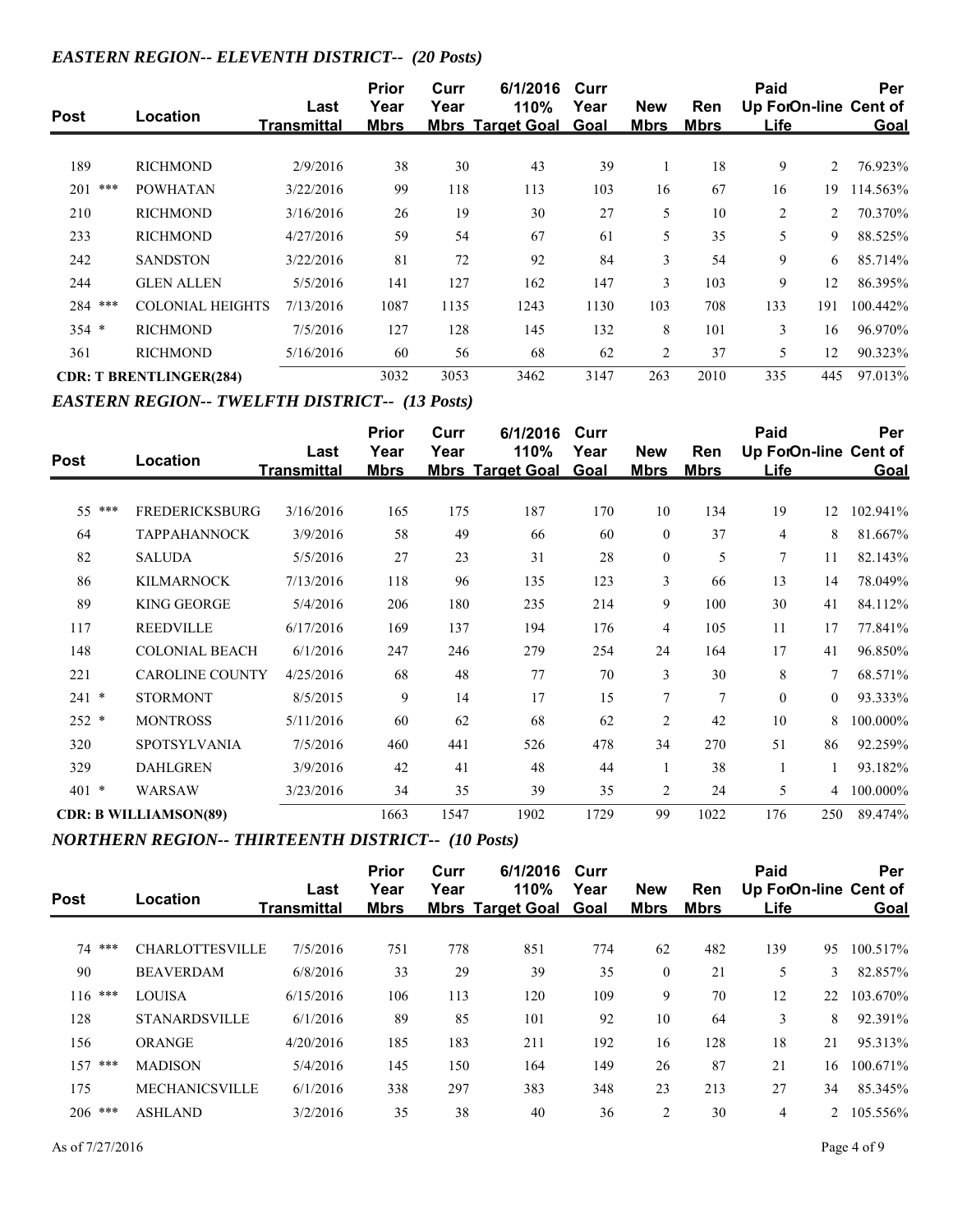#### *NORTHERN REGION-- THIRTEENTH DISTRICT-- (10 Posts)*

| <b>Post</b> | Location                     | Last<br>Transmittal | Prior<br>Year<br><u>Mbrs</u> | Curr<br>Year | 6/1/2016 Curr<br>110%<br><b>Mbrs Target Goal Goal</b> | Year | <b>New</b><br><u>Mbrs</u> | <b>Ren</b><br>Mbrs | Paid<br>Up ForOn-line Cent of<br><u>Life</u> |     | Per<br><b>Goal</b> |
|-------------|------------------------------|---------------------|------------------------------|--------------|-------------------------------------------------------|------|---------------------------|--------------------|----------------------------------------------|-----|--------------------|
| 215         | <b>GOOCHLAND</b>             | 6/8/2016            | 146                          | 135          | 165                                                   | 150  |                           | 91                 | 20                                           | 17  | 90.000%            |
| 2003        | FLUVANNA COUNTY              | 7/13/2016           | 167                          | 155          | 189                                                   | 172  | 4                         | 105                | 19                                           | 27  | 90.116\%           |
|             | <b>CDR: JOE DUDLEY(2003)</b> |                     | 1995                         | 1963         | 2263                                                  | 2057 | 159                       | 1291               | 268                                          | 245 | 95.430%            |

*NORTHERN REGION-- FOURTEENTH DISTRICT-- (11 Posts)*

|             |                              | Last               | <b>Prior</b><br>Year | Curr<br>Year | 6/1/2016<br>110%        | Curr<br>Year | <b>New</b>     | <b>Ren</b>  | Paid<br>Up ForOn-line Cent of |                | Per      |
|-------------|------------------------------|--------------------|----------------------|--------------|-------------------------|--------------|----------------|-------------|-------------------------------|----------------|----------|
| <b>Post</b> | Location                     | <b>Transmittal</b> | <b>Mbrs</b>          |              | <b>Mbrs Target Goal</b> | Goal         | <b>Mbrs</b>    | <u>Mbrs</u> | <b>Life</b>                   |                | Goal     |
|             |                              |                    |                      |              |                         |              |                |             |                               |                |          |
| 13          | <b>STAUNTON</b>              | 5/25/2016          | 173                  | 161          | 198                     | 180          | 7              | 120         | 21                            | 13             | 89.444%  |
| 27          | <b>DAYTON</b>                | 6/21/2016          | 238                  | 229          | 273                     | 248          | 12             | 168         | 29                            | 20             | 92.339%  |
| 76          | <b>HARRISONBURG</b>          | 5/11/2016          | 46                   | 42           | 53                      | 48           | $\theta$       | 35          | 5                             | 2              | 87.500%  |
| 92          | <b>BATH COUNTY</b>           | 6/22/2016          | 17                   | 16           | 20                      | 18           | $\mathbf{0}$   | 13          | 3                             | $\overline{0}$ | 88.889%  |
| 126         | <b>BUENA VISTA</b>           | 5/25/2016          | 96                   | 84           | 110                     | 100          |                | 72          | 9                             | 2              | 84.000%  |
| 155         | <b>HIGHLAND</b>              | 6/1/2016           | 7                    | 6            | 17                      | 15           | $\mathbf{0}$   | 4           |                               |                | 40.000%  |
| 188         | <b>HARRISONBURG</b>          | 6/1/2016           | 230                  | 194          | 260                     | 236          | 10             | 160         | 11                            | 13             | 82.203%  |
| 222         | <b>ELKTON</b>                | 9/9/2015           | 18                   | 16           | 21                      | 19           | $\mathbf{0}$   | 16          | $\overline{0}$                | $\overline{0}$ | 84.211%  |
| 278 *       | PLAINS DISTRICT              | 2/23/2016          | 21                   | 22           | 24                      | 22           |                | 9           | 11                            |                | 100.000% |
| ***<br>291  | <b>LEXINGTON</b>             | 5/25/2016          | 18                   | 20           | 21                      | 19           |                | 16          | $\mathbf{0}$                  | 3              | 105.263% |
| 340         | <b>EAST AUGUSTA COU</b>      | 5/18/2016          | 192                  | 175          | 217                     | 197          | $\overline{2}$ | 116         | 38                            | 19             | 88.832%  |
|             | <b>CDR: EDDIE HUMES(188)</b> |                    | 1056                 | 965          | 1212                    | 1102         | 34             | 729         | 128                           | 74             | 87.568%  |

*NORTHERN REGION-- FIFTEENTH DISTRICT-- (7 Posts)*

|             |                            |                            | <b>Prior</b>        | Curr | 6/1/2016 Curr                   |              |                           |                    | Paid                                 |     | Per         |
|-------------|----------------------------|----------------------------|---------------------|------|---------------------------------|--------------|---------------------------|--------------------|--------------------------------------|-----|-------------|
| <b>Post</b> | Location                   | Last<br><u>Transmittal</u> | Year<br><b>Mbrs</b> | Year | 110%<br><b>Mbrs Target Goal</b> | Year<br>Goal | <b>New</b><br><b>Mbrs</b> | Ren<br><u>Mbrs</u> | Up ForOn-line Cent of<br><u>Life</u> |     | <b>Goal</b> |
| 21          | <b>WINCHESTER</b>          | 7/13/2016                  | 477                 | 439  | 546                             | 496          | 17                        | 352                | 33                                   | 37  | 88.508%     |
| 22          | <b>LURAY</b>               | 5/18/2016                  | 79                  | 73   | 89                              | 81           | 5                         | 47                 | 16                                   | 5.  | 90.123%     |
| 41          | <b>BERRYVILLE</b>          | 4/20/2016                  | 180                 | 175  | 204                             | 185          | 3                         | 141                | 9                                    | 22  | 94.595%     |
| 53          | <b>FRONT ROYAL</b>         | 7/5/2016                   | 423                 | 357  | 480                             | 436          | 11                        | 272                | 42                                   | 32  | 81.881%     |
| 77          | <b>STRASBURG</b>           | 6/8/2016                   | 351                 | 302  | 398                             | 362          | 11                        | 246                | 21                                   | 24  | 83.425%     |
| 166         | <b>NEW MARKET</b>          | 6/1/2016                   | 181                 | 170  | 205                             | 186          | 6                         | 121                | 23                                   | 20  | 91.398%     |
| 199         | <b>WOODSTOCK</b>           | 7/27/2016                  | 473                 | 446  | 541                             | 492          | 5                         | 365                | 28                                   | 48  | 90.650%     |
|             | <b>CDR: L LOCKHART(21)</b> |                            | 2164                | 1962 | 2462                            | 2238         | 58                        | 1544               | 172                                  | 188 | 87.668%     |

## *NORTHERN REGION-- SIXTEENTH DISTRICT-- (16 Posts)*

| <b>Post</b> | Location         | Last        | <b>Prior</b><br>Year | Curr<br>Year | 6/1/2016 Curr<br>110%        | Year | <b>New</b>  | <b>Ren</b>  | Paid        |     | Per<br>Up ForOn-line Cent of |
|-------------|------------------|-------------|----------------------|--------------|------------------------------|------|-------------|-------------|-------------|-----|------------------------------|
|             |                  | Transmittal | <b>Mbrs</b>          |              | <b>Mbrs Target Goal Goal</b> |      | <b>Mbrs</b> | <u>Mbrs</u> | <u>Life</u> |     | <b>Goal</b>                  |
| 10          | <b>MANASSAS</b>  | 7/14/2016   | 797                  | 792          | 903                          | 821  | 56          | 444         | 101         | 191 | 96.468%                      |
| 28          | TRIANGLE         | 7/27/2016   | 326                  | 318          | 373                          | 339  | 40          | 171         | 46          | 61  | 93.805%                      |
| $34$ ***    | <b>LEESBURG</b>  | 3/22/2016   | 76                   | 80           | 87                           | 79   |             | 35          | 15          | 25  | 101.266%                     |
| 72          | <b>WARRENTON</b> | 6/15/2016   | 474                  | 440          | 542                          | 493  | 22          | 285         | 53          | 80  | 89.249%                      |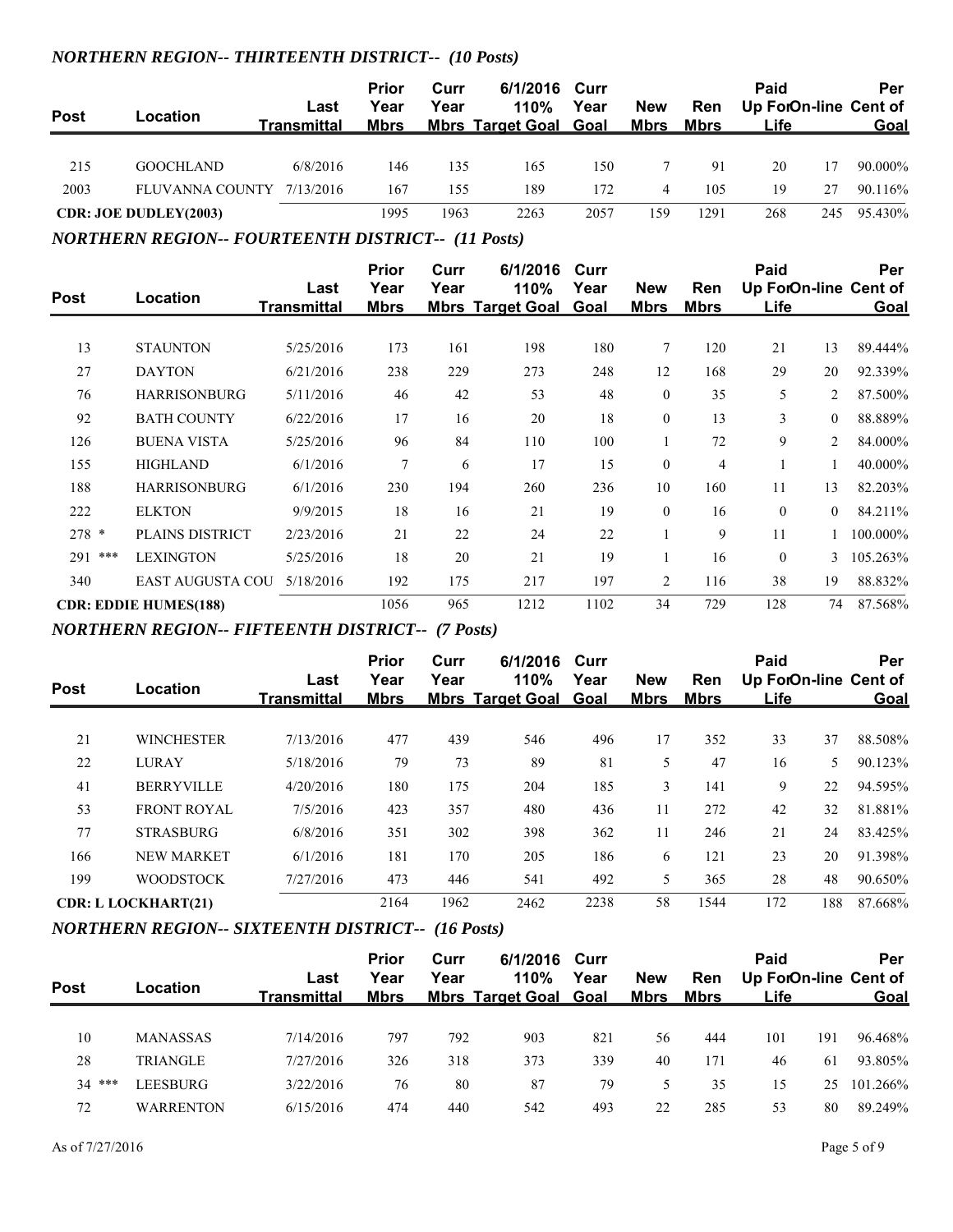## *NORTHERN REGION-- SIXTEENTH DISTRICT-- (16 Posts)*

| Post       | Location                  | Last<br><u>Transmittal</u> | <b>Prior</b><br>Year<br><u>Mbrs</u> | Curr<br>Year | 6/1/2016<br>110%<br><b>Mbrs Target Goal</b> | Curr<br>Year<br>Goal | <b>New</b><br><u>Mbrs</u> | Ren<br><u>Mbrs</u> | Paid<br>Up ForOn-line Cent of<br><u>Life</u> |     | Per<br>Goal |
|------------|---------------------------|----------------------------|-------------------------------------|--------------|---------------------------------------------|----------------------|---------------------------|--------------------|----------------------------------------------|-----|-------------|
|            |                           |                            |                                     |              |                                             |                      |                           |                    |                                              |     |             |
| 114        | <b>MANASSAS</b>           | 7/5/2016                   | 70                                  | 67           | 80                                          | 73                   | $\overline{4}$            | 40                 | 11                                           | 12  | 91.781%     |
| 150        | <b>STERLING PARK</b>      | 5/18/2016                  | 106                                 | 100          | 121                                         | 110                  | 3                         | 63                 | 12                                           | 22  | 90.909%     |
| 158 ***    | <b>MANASSAS</b>           | 3/2/2016                   | 26                                  | 29           | 30                                          | 27                   | 3                         | 15                 | 6                                            | 5.  | 107.407%    |
| 247<br>*** | <b>REMINGTON</b>          | 6/1/2016                   | 73                                  | 84           | 84                                          | 76                   | 16                        | 30                 | 18                                           | 20  | 110.526%    |
| 290        | <b>STAFFORD</b>           | 6/15/2016                  | 680                                 | 678          | 770                                         | 700                  | 39                        | 404                | 80                                           | 155 | 96.857%     |
| 293 ***    | <b>PURCELLVILLE</b>       | 7/14/2016                  | 205                                 | 220          | 234                                         | 213                  | 27                        | 122                | 18                                           | 53  | 103.286%    |
| 295        | <b>MIDDLEBURG</b>         | 12/16/2015                 | 32                                  | 27           | 36                                          | 33                   | 1                         | 23                 | $\mathbf{0}$                                 | 3   | 81.818%     |
| 330        | <b>CULPEPER</b>           | 7/5/2016                   | 201                                 | 198          | 230                                         | 209                  | 16                        | 128                | 28                                           | 26  | 94.737%     |
| 360        | <b>WARRENTON</b>          | 7/27/2016                  | 31                                  | 31           | 35                                          | 32                   | 1                         | 22                 | $\overline{7}$                               |     | 96.875%     |
| 364        | <b>WOODBRIDGE</b>         | 6/29/2016                  | 961                                 | 876          | 1089                                        | 990                  | 50                        | 482                | 150                                          | 194 | 88.485%     |
| 1799       | <b>HAYMARKET</b>          | 6/22/2016                  | 125                                 | 112          | 143                                         | 130                  | 5                         | 52                 | 14                                           | 41  | 86.154%     |
| $2001$ *** | <b>ASHBURN</b>            | 5/11/2016                  | 75                                  | 81           | 85                                          | 77                   | 11                        | 19                 | 13                                           | 38  | 105.195%    |
|            | <b>CDR: JOHN WARD(34)</b> |                            | 4258                                | 4133         | 4842                                        | 4402                 | 299                       | 2335               | 572                                          | 927 | 93.889%     |

*NORTHERN REGION-- SEVENTEENTH DISTRICT-- (18 Posts)*

| <b>Post</b> | Location                                            | Last<br><b>Transmittal</b> | <b>Prior</b><br>Year<br><b>Mbrs</b> | Curr<br>Year | 6/1/2016<br>110%<br><b>Mbrs Target Goal</b> | Curr<br>Year<br>Goal | <b>New</b><br><b>Mbrs</b> | Ren<br><b>Mbrs</b> | Paid<br>Life   |      | Per<br>Up ForOn-line Cent of<br>Goal |
|-------------|-----------------------------------------------------|----------------------------|-------------------------------------|--------------|---------------------------------------------|----------------------|---------------------------|--------------------|----------------|------|--------------------------------------|
| 24          | <b>ALEXANDRIA</b>                                   | 7/5/2016                   | 737                                 | 712          | 843                                         | 766                  | 31                        | 328                | 102            | 251  | 92.950%                              |
| 44 ***      | <b>ARLINGTON</b>                                    | 2/23/2016                  | 83                                  | 97           | 95                                          | 86                   | 16                        | 46                 | 16             | 19   | 112.791%                             |
| 85          | <b>ARLINGTON</b>                                    | 7/5/2016                   | 194                                 | 191          | 222                                         | 202                  | 14                        | 133                | 18             | 26   | 94.554%                              |
| 123         | <b>GREENSPRING</b>                                  | 3/22/2016                  | 60                                  | 55           | 68                                          | 62                   | $\mathbf{1}$              | 37                 | 15             | 2    | 88.710%                              |
| 129         | <b>ALEXANDRIA</b>                                   | 4/6/2016                   | 26                                  | 21           | 30                                          | 27                   | 1                         | 15                 | $\mathfrak{Z}$ | 2    | 77.778%                              |
| 130 ***     | <b>FALLS CHURCH</b>                                 | 6/29/2016                  | 180                                 | 206          | 206                                         | 187                  | 30                        | 108                | 29             | 39   | 110.160%                             |
| 139         | <b>ARLINGTON</b>                                    | 5/11/2016                  | 346                                 | 303          | 396                                         | 360                  | 17                        | 166                | 46             | 74   | 84.167%                              |
| ***<br>162  | <b>LORTON</b>                                       | 6/1/2016                   | 460                                 | 488          | 526                                         | 478                  | 65                        | 299                | 37             | 87   | 102.092%                             |
| $176*$      | <b>SPRINGFIELD</b>                                  | 7/5/2016                   | 1293                                | 1307         | 1480                                        | 1345                 | 68                        | 741                | 192            | 306  | 97.175%                              |
| $177*$      | <b>FAIRFAX</b>                                      | 7/14/2016                  | 976                                 | 986          | 1117                                        | 1015                 | 63                        | 560                | 133            | 230  | 97.143%                              |
| 180         | <b>VIENNA</b>                                       | 7/13/2016                  | 697                                 | 659          | 798                                         | 725                  | 37                        | 406                | 86             | 130  | 90.897%                              |
| 184         | <b>HERNDON</b>                                      | 6/8/2016                   | 239                                 | 231          | 274                                         | 249                  | 5                         | 126                | 43             | 57   | 92.771%                              |
| 194 ***     | <b>ARLINGTON</b>                                    | 4/13/2016                  | 56                                  | 59           | 64                                          | 58                   | 6                         | 39                 | 10             | 4    | 101.724%                             |
| 225         | <b>FALLS CHURCH</b>                                 | 3/30/2016                  | 30                                  | $28\,$       | 34                                          | 31                   | $\mathbf{0}$              | 15                 | 9              | 4    | 90.323%                              |
| 270         | McLEAN                                              | 6/1/2016                   | 306                                 | 303          | 350                                         | 318                  | 14                        | 183                | 59             | 47   | 95.283%                              |
| 1775        | <b>FORT BELVOIR</b>                                 | 3/16/2016                  | 61                                  | 51           | 69                                          | 63                   | $\theta$                  | 29                 | 13             | 9    | 80.952%                              |
| 1976        | <b>ANNANDALE</b>                                    | 7/27/2016                  | 392                                 | 351          | 449                                         | 408                  | 18                        | 231                | 33             | 69   | 86.029%                              |
| 1995        | <b>CENTREVILLE</b>                                  | 4/6/2016                   | 158                                 | 144          | 179                                         | 163                  | 1                         | 85                 | 26             | 32   | 88.344%                              |
|             | <b>CDR: JOHN PRICE(177)</b>                         |                            | 6294                                | 6192         | 7197                                        | 6543                 | 387                       | 3547               | 870            | 1388 | 94.635%                              |
|             | <b>WESTERN REGION-- FIFTH DISTRICT-- (13 Posts)</b> |                            |                                     |              |                                             |                      |                           |                    |                |      |                                      |
|             |                                                     |                            | <b>Prior</b>                        | Curr         | 6/1/2016                                    | Curr                 |                           |                    | Paid           |      | Per                                  |
| <b>Post</b> | Location                                            | Last<br><b>Transmittal</b> | Year<br><b>Mbrs</b>                 | Year         | 110%<br><b>Mbrs Target Goal</b>             | Year<br>Goal         | <b>New</b><br><b>Mbrs</b> | Ren<br><b>Mbrs</b> | Life           |      | Up ForOn-line Cent of<br><u>Goal</u> |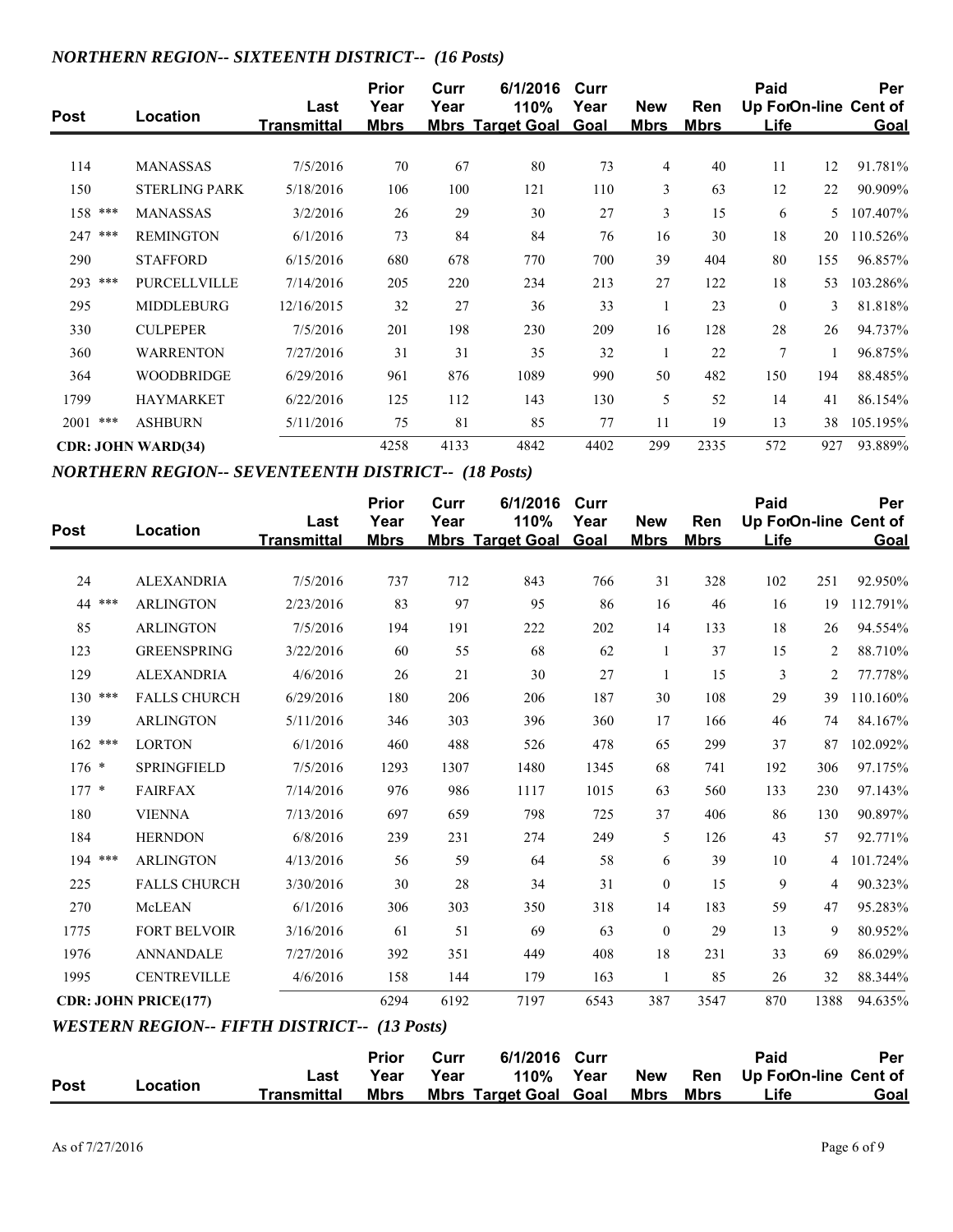## *WESTERN REGION-- FIFTH DISTRICT-- (13 Posts)*

| Post      | Location                  | Last<br><b>Transmittal</b> | <b>Prior</b><br>Year<br><u>Mbrs</u> | Curr<br>Year | 6/1/2016<br>110%<br><b>Mbrs Target Goal</b> | Curr<br>Year<br>Goal | <b>New</b><br><b>Mbrs</b> | <b>Ren</b><br><b>Mbrs</b> | Paid<br>Up ForOn-line Cent of<br><u>Life</u> |     | Per<br>Goal |
|-----------|---------------------------|----------------------------|-------------------------------------|--------------|---------------------------------------------|----------------------|---------------------------|---------------------------|----------------------------------------------|-----|-------------|
|           |                           |                            |                                     |              |                                             |                      |                           |                           |                                              |     |             |
| 8         | <b>SOUTH BOSTON</b>       | 6/22/2016                  | 300                                 | 284          | 343                                         | 312                  | 10                        | 240                       | 18                                           | 16  | 91.026%     |
| 32<br>*** | <b>FARMVILLE</b>          | 5/25/2016                  | 16                                  | 38           | 19                                          | 17                   | 22                        | 11                        |                                              | 4   | 223.529%    |
| ***<br>40 | <b>BLACKSTONE</b>         | 7/20/2016                  | 3                                   | 17           | 17                                          | 15                   | 9                         | 3                         | $\overline{4}$                               |     | 113.333%    |
| 43        | <b>CHASE CITY</b>         | 4/20/2016                  | 119                                 | 107          | 136                                         | 124                  | $\mathbf{0}$              | 96                        | 7                                            | 4   | 86.290%     |
| 45        | <b>CLARKSVILLE</b>        | 5/5/2016                   | 65                                  | 58           | 74                                          | 67                   | $\theta$                  | 35                        | 8                                            | 15  | 86.567%     |
| $50*$     | <b>CREWE</b>              | 5/4/2016                   | 65                                  | 66           | 75                                          | 68                   | 5                         | 34                        | 8                                            | 19  | 97.059%     |
| $65 *$    | <b>LAWRENCEVILLE</b>      | 3/23/2016                  | 21                                  | 22           | 24                                          | 22                   | 7                         | 15                        | $\mathbf{0}$                                 | 0   | 100.000%    |
| 79        | <b>SOUTH HILL</b>         | 6/17/2016                  | 472                                 | 435          | 534                                         | 485                  | 20                        | 365                       | 13                                           | 37  | 89.691%     |
| 94 *      | <b>ALBERTA</b>            | 2/17/2016                  | 13                                  | 15           | 17                                          | 15                   | 2                         | 12                        |                                              | 0   | 100.000%    |
| 99 ***    | <b>HALIFAX</b>            | 5/27/2016                  | 181                                 | 209          | 207                                         | 188                  | 49                        | 144                       | 6                                            | 10  | 111.170%    |
| $147 *$   | <b>KENBRIDGE</b>          | 4/6/2016                   | 45                                  | 46           | 51                                          | 46                   | 5                         | 24                        | 11                                           | 6   | 100.000%    |
| $260 *$   | <b>KEYSVILLE</b>          | 6/29/2016                  | 131                                 | 135          | 149                                         | 135                  | 8                         | 119                       | 3                                            | 5.  | 100.000%    |
| $342 *$   | <b>VOLENS</b>             | 3/23/2016                  | 28                                  | 29           | 32                                          | 29                   | 3                         | 26                        | $\boldsymbol{0}$                             | 0   | 100.000%    |
|           | <b>CDR: TOM HART(147)</b> |                            | 1459                                | 1461         | 1675                                        | 1523                 | 140                       | 1124                      | 80                                           | 117 | 95.929%     |

## *WESTERN REGION-- SIXTH DISTRICT-- (13 Posts)*

| <b>Post</b> | Location                    | Last<br><b>Transmittal</b> | <b>Prior</b><br>Year<br>Mbrs | Curr<br>Year | 6/1/2016<br>110%<br><b>Mbrs Target Goal</b> | Curr<br>Year<br>Goal | <b>New</b><br><b>Mbrs</b> | Ren<br><b>Mbrs</b> | Paid<br>Life    |                | Per<br>Up ForOn-line Cent of<br>Goal |
|-------------|-----------------------------|----------------------------|------------------------------|--------------|---------------------------------------------|----------------------|---------------------------|--------------------|-----------------|----------------|--------------------------------------|
|             |                             |                            |                              |              |                                             |                      |                           |                    |                 |                |                                      |
| 6           | <b>ROCKY MOUNT</b>          | 6/22/2016                  | 130                          | 117          | 149                                         | 135                  | 1                         | 103                | 6               | 7              | 86.667%                              |
| 11          | <b>BASSETT</b>              | 7/13/2016                  | 57                           | 54           | 65                                          | 59                   | $\overline{c}$            | 42                 | $\overline{4}$  | 6              | 91.525%                              |
| 29 ***      | <b>DANVILLE</b>             | 6/15/2016                  | 178                          | 188          | 204                                         | 185                  | 19                        | 154                | $7\phantom{.0}$ | 8              | 101.622%                             |
| 42          | <b>MARTINSVILLE</b>         | 6/15/2016                  | 115                          | 101          | 130                                         | 118                  | 3                         | 84                 | 9               | 5.             | 85.593%                              |
| 47          | <b>CHATHAM</b>              | 4/6/2016                   | 25                           | 22           | 30                                          | 27                   | 3                         | 15                 | 1               | 3              | 81.481%                              |
| 78 *        | <b>MARTINSVILLE</b>         | 6/21/2016                  | 199                          | 205          | 226                                         | 205                  | 10                        | 176                | 9               | 10             | 100.000%                             |
| 96          | <b>CALLAWAY</b>             | 4/6/2016                   | 15                           | 15           | 18                                          | 16                   | $\theta$                  | 15                 | $\theta$        | $\theta$       | 93.750%                              |
| 105         | <b>STUART</b>               | 6/1/2016                   | 76                           | 75           | 87                                          | 79                   | $\theta$                  | 65                 | 7               | $\mathfrak{Z}$ | 94.937%                              |
| ***<br>111  | <b>ROCKY MOUNT</b>          | 7/20/2016                  | 36                           | 40           | 42                                          | 38                   | 3                         | 22                 | 14              |                | 105.263%                             |
| 127         | <b>FLOYD</b>                | 3/16/2016                  | 84                           | 76           | 96                                          | 87                   | $\overline{c}$            | 57                 | 11              | 6              | 87.356%                              |
| 232 ***     | <b>GRETNA</b>               | 12/30/2015                 | 77                           | 86           | 87                                          | 79                   | 8                         | 72                 | 3               | 3              | 108.861%                             |
| 325         | <b>DANVILLE</b>             | 6/1/2016                   | 336                          | 326          | 384                                         | 349                  | 20                        | 271                | 19              | 16             | 93.410%                              |
| 1097        | <b>DANVILLE</b>             | 6/29/2016                  | 389                          | 378          | 441                                         | 401                  | 21                        | 307                | 30              | 20             | 94.264%                              |
|             | <b>CDR: M BARBOUR(1097)</b> |                            | 1717                         | 1683         | 1956                                        | 1778                 | 92                        | 1383               | 120             | 88             | 94.657%                              |

# *WESTERN REGION-- SEVENTH DISTRICT-- (9 Posts)*

| Location          | Last      | <b>Prior</b><br>Year | Curr<br>Year | 110% | Year | <b>New</b>                                    | Ren         | Paid        |             | Per                   |
|-------------------|-----------|----------------------|--------------|------|------|-----------------------------------------------|-------------|-------------|-------------|-----------------------|
|                   |           |                      |              |      |      |                                               |             |             |             | <b>Goal</b>           |
| <b>PULASKI</b>    | 2/17/2016 | 140                  | 140          | 161  | 146  | 16                                            | 106         | 12          | 6           | 95.890%               |
| <b>WYTHEVILLE</b> | 6/21/2016 | 148                  | 132          | 169  | 154  |                                               | 79          | 38          | 8.          | 85.714%               |
| <b>MARION</b>     | 1/20/2016 | 68                   | 70           | 77   | 70   | 4                                             | 55          | 8           | 3           | 100.000%              |
| <b>BLAND</b>      | 1/19/2016 | 49                   | 49           | 56   | 51   |                                               | 40          | 4           | 4           | 96.078%               |
|                   |           | <b>Transmittal</b>   | <b>Mbrs</b>  |      |      | 6/1/2016 Curr<br><b>Mbrs Target Goal Goal</b> | <u>Mbrs</u> | <u>Mbrs</u> | <u>Life</u> | Up ForOn-line Cent of |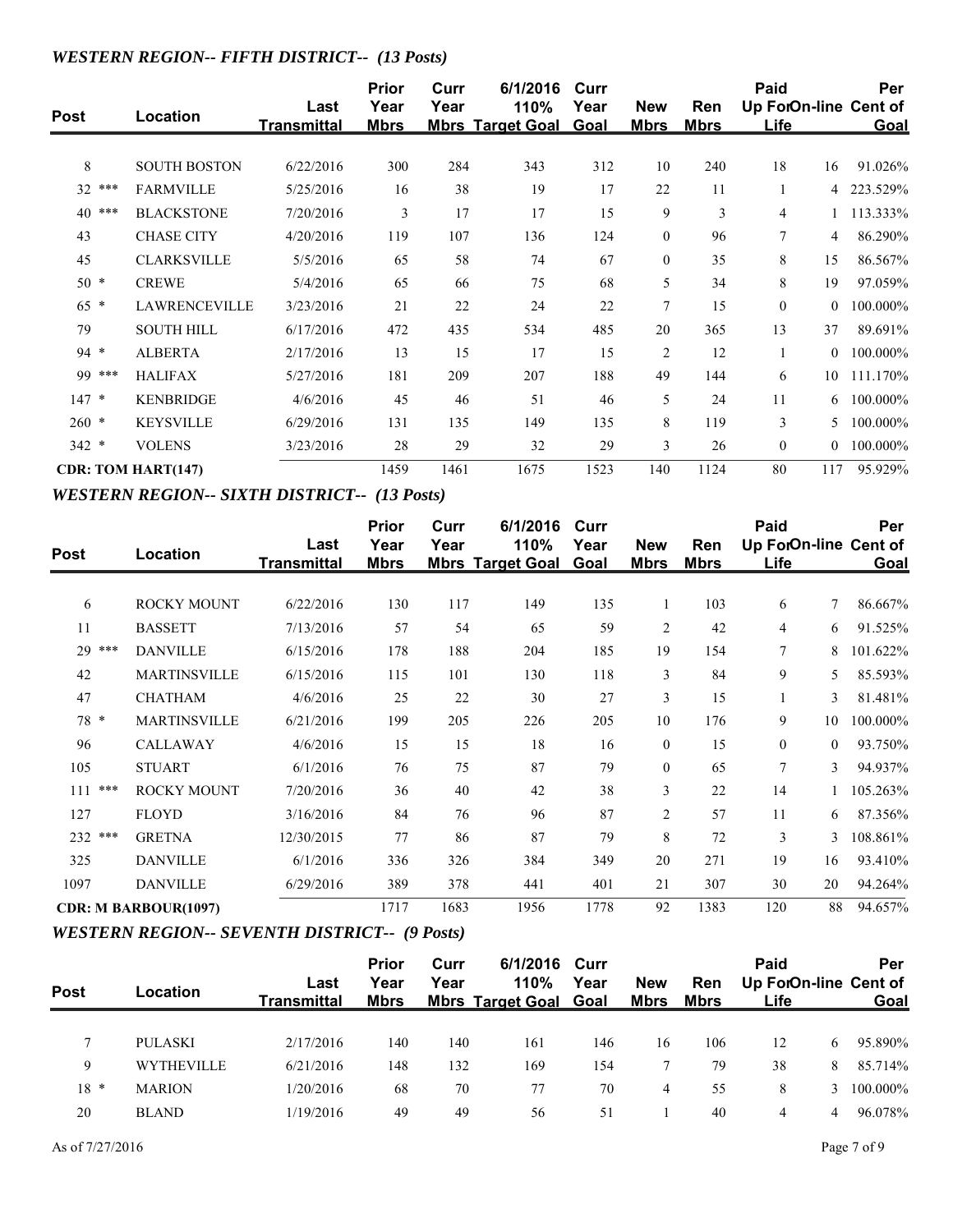# *WESTERN REGION-- SEVENTH DISTRICT-- (9 Posts)*

| <b>Post</b> | Location                    | Last        | <b>Prior</b><br>Year | Curr<br>Year | 6/1/2016 Curr<br>110%        | Year | <b>New</b>  | <b>Ren</b>  | Paid<br>Up ForOn-line Cent of |    | Per         |
|-------------|-----------------------------|-------------|----------------------|--------------|------------------------------|------|-------------|-------------|-------------------------------|----|-------------|
|             |                             | Transmittal | <u>Mbrs</u>          |              | <b>Mbrs Target Goal Goal</b> |      | <u>Mbrs</u> | <u>Mbrs</u> | <u>Life</u>                   |    | <b>Goal</b> |
| 58          | <b>DUBLIN</b>               | 12/16/2015  | 45                   | 40           | 51                           | 46   |             | 31          |                               |    | 86.957%     |
| 68          | <b>NARROWS</b>              | 6/8/2016    | 115                  | 101          | 132                          | 120  |             | 77          | 21                            |    | 84.167%     |
| 229         | <b>RURAL RETREAT</b>        | 6/22/2016   | 144                  | 139          | 165                          | 150  |             | 93          | 33                            | 12 | 92.667%     |
| 245         | <b>GALAX</b>                | 7/27/2016   | 176                  | 161          | 198                          | 180  | 14          | 124         | 11                            | 12 | 89.444%     |
| 311         | <b>PEMBROKE</b>             | 4/13/2016   | 60                   | 54           | 68                           | 62   | $\theta$    | 49          | 3                             |    | 87.097%     |
|             | <b>CDR: ART TERRILL(68)</b> |             | 945                  | 886          | 1077                         | 979  | 45          | 654         | 131                           | 56 | 90.501%     |

## *WESTERN REGION-- EIGHTH DISTRICT-- (13 Posts)*

|         |                             |                            | <b>Prior</b>        | Curr | 6/1/2016                        | Curr         |                           |                    | Paid           |                | Per                                  |
|---------|-----------------------------|----------------------------|---------------------|------|---------------------------------|--------------|---------------------------|--------------------|----------------|----------------|--------------------------------------|
| Post    | Location                    | Last<br><b>Transmittal</b> | Year<br><u>Mbrs</u> | Year | 110%<br><b>Mbrs Target Goal</b> | Year<br>Goal | <b>New</b><br><b>Mbrs</b> | Ren<br><b>Mbrs</b> | <u>Life</u>    |                | Up ForOn-line Cent of<br><b>Goal</b> |
|         |                             |                            |                     |      |                                 |              |                           |                    |                |                |                                      |
| 12      | <b>ABINGDON</b>             | 6/15/2016                  | 111                 | 108  | 127                             | 115          | $\overline{2}$            | 84                 | 11             | 11             | 93.913%                              |
| 14      | <b>POCAHONTAS</b>           | 4/13/2016                  | 91                  | 88   | 105                             | 95           | $\overline{4}$            | 72                 | 6              | 6              | 92.632%                              |
| 51      | <b>BRISTOL</b>              | 11/2/2015                  | 3                   |      | 17                              | 15           | $\mathbf{0}$              | $\mathbf{0}$       | $\theta$       | $\mathbf{1}$   | 6.667%                               |
| 122     | <b>BLUEFIELD</b>            | 11/4/2015                  | 28                  | 25   | 32                              | 29           |                           | 21                 | 3              | $\overline{0}$ | 86.207%                              |
| 133     | <b>TAZEWELL</b>             | 6/8/2016                   | 119                 | 119  | 135                             | 123          | 6                         | 92                 | 12             | 9              | 96.748%                              |
| 135 *** | <b>DAMASCUS</b>             | 5/25/2016                  | 38                  | 41   | 44                              | 40           | 4                         | 34                 | $\overline{c}$ |                | 102.500%                             |
| 164     | <b>GRUNDY</b>               | 6/1/2016                   | 413                 | 391  | 473                             | 430          | $\mathfrak{Z}$            | 292                | 86             | 10             | 90.930%                              |
| 185     | <b>JONESVILLE</b>           | 2/1/2016                   | 51                  | 49   | 58                              | 53           | $\theta$                  | 38                 | 9              | 2              | 92.453%                              |
| 208     | <b>LEBANON</b>              | 3/1/2016                   | 84                  | 79   | 96                              | 87           | 3                         | 62                 | 10             | 4              | 90.805%                              |
| 227     | <b>CLINTWOOD</b>            | 5/3/2016                   | 22                  | 21   | 25                              | 23           | $\theta$                  | 13                 | 4              | 4              | 91.304%                              |
| 243     | <b>NORTON</b>               | 2/3/2016                   | 95                  | 83   | 108                             | 98           |                           | 69                 | 10             | 3              | 84.694%                              |
| 265 *** | <b>GATE CITY</b>            | 5/4/2016                   | 106                 | 114  | 121                             | 110          | 9                         | 97                 | 2              | 6              | 103.636%                             |
| 775 *** | Pocahontas SCC              | 6/29/2016                  | $\mathbf{0}$        | 19   | $\mathbf{0}$                    | $\mathbf{0}$ | 19                        | $\mathbf{0}$       | $\overline{0}$ | $\mathbf{0}$   | $0.000\%$                            |
|         | <b>CDR: BILLY LARK(265)</b> |                            | 1161                | 1138 | 1340                            | 1218         | 52                        | 874                | 155            | 57             | 93.432%                              |

# *WESTERN REGION-- NINTH DISTRICT-- (10 Posts)*

|                |                              |                            | <b>Prior</b>        | Curr | 6/1/2016                        | Curr         |                           |                    | Paid                          |              | Per      |
|----------------|------------------------------|----------------------------|---------------------|------|---------------------------------|--------------|---------------------------|--------------------|-------------------------------|--------------|----------|
| Post           | Location                     | Last<br><b>Transmittal</b> | Year<br><b>Mbrs</b> | Year | 110%<br><b>Mbrs Target Goal</b> | Year<br>Goal | <b>New</b><br><b>Mbrs</b> | Ren<br><b>Mbrs</b> | Up ForOn-line Cent of<br>Life |              | Goal     |
|                |                              |                            |                     |      |                                 |              |                           |                    |                               |              |          |
| 3              | <b>ROANOKE</b>               | 7/27/2016                  | 377                 | 358  | 431                             | 392          | 29                        | 246                | 53                            | 30           | 91.327%  |
| $\overline{4}$ | <b>COVINGTON</b>             | 2/17/2016                  | 65                  | 56   | 75                              | 68           | $\overline{2}$            | 44                 | 6                             | 4            | 82.353%  |
| 19             | <b>SALEM</b>                 | 12/16/2015                 | 10                  | 10   | 17                              | 15           | $\mathbf{0}$              | 8                  | $\overline{2}$                | $\theta$     | 66.667%  |
| 30             | <b>RADFORD</b>               | 6/29/2016                  | 39                  | 38   | 45                              | 41           | 3                         | 23                 | 8                             | 4            | 92.683%  |
| 59             | <b>CHRISTIANSBURG</b>        | 5/11/2016                  | 114                 | 103  | 129                             | 117          | $\mathbf{0}$              | 80                 | 16                            |              | 88.034%  |
| 80             | VINTON                       | 3/16/2016                  | 97                  | 95   | 111                             | 101          | 7                         | 68                 | 14                            | 6            | 94.059%  |
| 93             | <b>BUCHANAN</b>              | 5/11/2016                  | 60                  | 54   | 68                              | 62           |                           | 39                 | 8                             | 6            | 87.097%  |
| 182            | <b>BLACKSBURG</b>            | 3/16/2016                  | 62                  | 61   | 70                              | 64           |                           | 45                 | 8                             |              | 95.313%  |
| 240 ***        | <b>TROUTVILLE</b>            | 3/9/2016                   | 36                  | 45   | 42                              | 38           | 6                         | 23                 | 13                            | $\mathbf{3}$ | 118.421% |
| 248            | <b>ROANOKE</b>               | 6/1/2016                   | 104                 | 95   | 119                             | 108          | $\mathbf{0}$              | 65                 | 20                            | 10           | 87.963%  |
|                | <b>CDR: JAMES EUBANK(93)</b> |                            | 964                 | 915  | 1107                            | 1006         | 49                        | 641                | 148                           | 77           | 90.954%  |